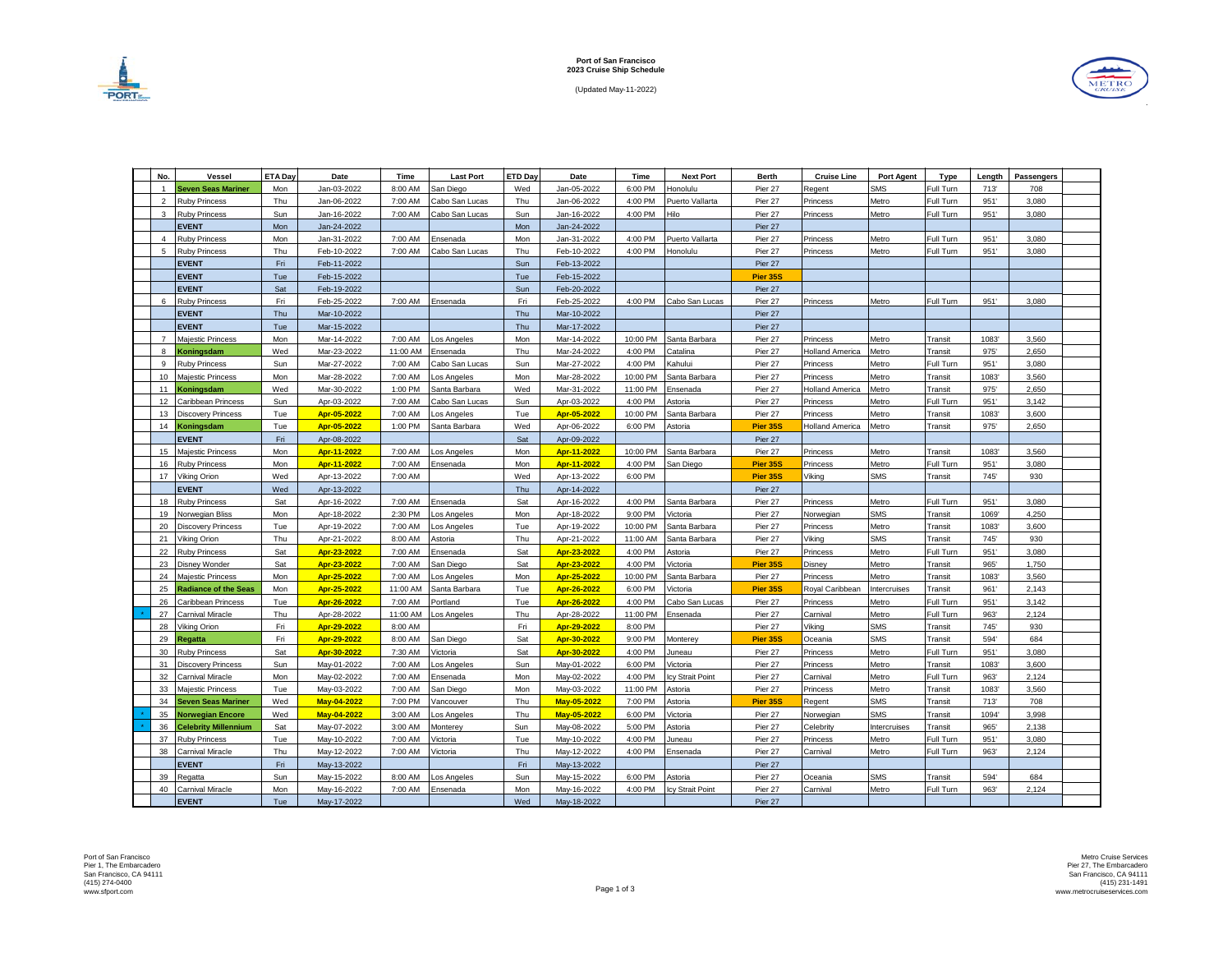

(Updated May-11-2022)



| No. | Vessel                    | ETA Da     |             | Time    | <b>Last Port</b>      | ETD Day    | Date        | Time     |                        | <b>Berth</b>      | <b>Cruise Line</b> |                     |                |        |            |  |
|-----|---------------------------|------------|-------------|---------|-----------------------|------------|-------------|----------|------------------------|-------------------|--------------------|---------------------|----------------|--------|------------|--|
| 41  |                           |            | Date        |         |                       |            |             |          | <b>Next Port</b>       |                   |                    | <b>Port Agent</b>   | Type           | Length | Passengers |  |
|     | <b>Ruby Princess</b>      | Fri        | Mav-20-2022 | 7:00 AM | /ictoria              | Fri        | May-20-2022 | 4:00 PM  | v Strait Point         | Pier 27           | Princess           | Metro               | Full Turn      | 951'   | 3.080      |  |
| 42  | Seabourn Odyssey          | Sat        | Mav-21-2022 | 1:00 PM | Santa Barbara         | Sun        | May-22-2022 | 5:00 PM  | Seattle                | Pier 27           | Seabourn           | Metro               | <b>Transit</b> | 650'   | 450        |  |
|     | <b>EVENT</b>              | Mon        | May-23-2022 |         |                       | Fri        | May-27-2022 |          |                        | Pier 35S          |                    |                     |                |        |            |  |
| 43  | Carnival Miracle          | Thu        | May-26-2022 | 7:00 AM | Victoria              | Thu        | May-26-2022 | 4:00 PM  | Catalina               | Pier 27           | Carnival           | Metro               | Full Turn      | 963    | 2,124      |  |
|     | <b>EVENT</b>              | Fri        | May-27-2022 |         |                       | Sun        | May-29-2022 |          |                        | Pier 27           |                    |                     |                |        |            |  |
| 44  | Ruby Princess             | Mon        | May-30-2022 | 7:00 AM | /ictoria              | Mon        | May-30-2022 | 4:00 PM  | Juneau                 | Pier 27           | Princess           | Metro               | Full Turn      | 951'   | 3,080      |  |
| 45  | Carnival Miracle          | Tue        | May-31-2022 | 7:00 AM | Victoria              | Tue        | May-31-2022 | 4:00 PM  | Sitka                  | Pier 27           | Carnival           | Metro               | Full Turn      | 963    | 2,124      |  |
| 46  | Queen Elizabeth           | Wed        | Jun-01-2022 | 7:00 AM | os Angeles            | Wed        | Jun-01-2022 | 10:00 PM | /ancouver              | Pier 27           | Carnival UK        | nchcape             | Transit        | 965    | 2,547      |  |
| 47  | <b>Ruby Princess</b>      | Thu        | Jun-09-2022 | 7:00 AM | /ictoria              | Thu        | Jun-09-2022 | 4:00 PM  | Juneau                 | Pier 27           | Princess           | Metro               | Full Turn      | 951    | 3,080      |  |
| 48  | Carnival Miracle          | Fri        | Jun-10-2022 | 7:00 AM | Victoria              | Fri        | Jun-10-2022 | 4:00 PM  | Sitka                  | Pier 27           | Carnival           | Metro               | Full Turn      | 963    | 2,124      |  |
|     | <b>EVENT</b>              | Sat        | Jun-11-2022 |         |                       | Sat        | Jun-11-2022 |          |                        | Pier 27           |                    |                     |                |        |            |  |
|     | <b>EVENT</b>              | Mon        | Jun 13-2022 |         |                       | Wed        | Jun-15-2022 |          |                        | Pier 27           |                    |                     |                |        |            |  |
| 49  | <b>Ruby Princess</b>      | Sun        | Jun-19-2022 | 7:00 AM | /ictoria              | Sun        | Jun-19-2022 | 4:00 PM  | Ketchikan              | Pier 27           | Princess           | Metro               | Full Turn      | 951'   | 3,080      |  |
| 50  | Carnival Miracle          | Mon        | Jun-20-2022 | 7:00 AM | /ictoria              | Mon        | Jun-20-2022 | 4:00 PM  | Juneau                 | Pier 27           | Carnival           | Metro               | Full Turn      | 963    | 2,124      |  |
| 51  | <b>Ruby Princess</b>      | Wed        | Jun-29-2022 | 7:00 AM | /ictoria              | Wed        | Jun-29-2022 | 4:00 PM  | cy Strait Point        | Pier 27           | Princess           | Metro               | Full Turn      | 951    | 3,080      |  |
| 52  | Carnival Miracle          | Thu        | Jun-30-2022 | 7:00 AM | /ictoria              | Thu        | Jun-30-2022 | 4:00 PM  | San Diego              | Pier 27           | Carnival           | Metro               | Full Turn      | 963'   | 2,124      |  |
| 53  | Carnival Miracle          | Tue        | Jul-05-2022 | 7:00 AM | Ensenada              | Tue        | Jul-05-2022 | 4:00 PM  | Juneau                 | Pier 27           | Carnival           | Metro               | Full Turn      | 963'   | 2,124      |  |
| 54  | <b>Ruby Princess</b>      | Sat        | Jul-09-2022 | 7:00 AM | /ictoria              | Sat        | Jul-09-2022 | 4:00 PM  | Ketchikan              | Pier 27           | Princess           | Metro               | Full Turn      | 951    | 3,080      |  |
| 55  | Carnival Miracle          | Fri        | Jul-15-2022 | 7:00 AM | /ictoria              | Fri        | Jul-15-2022 | 4:00 PM  | y Strait Point         | Pier 27           | Carnival           | Metro               | Full Turn      | 963    | 2,124      |  |
| 56  | <b>Ruby Princess</b>      | Tue        | Jul-19-2022 | 7:00 AM | /ictoria              | Tue        | Jul-19-2022 | 4:00 PM  | v Strait Point         | Pier 27           | Princess           | Metro               | Full Turn      | 951    | 3,080      |  |
|     | <b>EVENT</b>              | Wed        | Jul-20-2022 |         |                       | Fri        | Jul-22-2022 |          |                        | Pier 27           |                    |                     |                |        |            |  |
| 57  | Queen Elizabeth           | Sun        | Jul-24-2022 | 6:00 AM | /ancouver             | Sun        | Jul-24-2020 | 8:30 PM  | os Angeles             | Pier 27           | Carnival UK        | nchcape             | Transit        | 965'   | 2.092      |  |
| 58  | Carnival Miracle          | Mon        | Jul-25-2022 | 7:00 AM | Victoria              | Mon        | Jul-25-2022 | 4:00 PM  | <b>cv Strait Point</b> | Pier 27           | Carnival           | Metro               | Full Turn      | 963    | 2,124      |  |
| 59  | <b>Ruby Princess</b>      | Fri        | Jul-29-2022 | 7:00 AM | /ictoria              | Fri        | Jul-29-2022 | 4:00 PM  | Ketchikan              | Pier 27           | Princess           | Metro               | Full Turn      | 951'   | 3.080      |  |
| 60  | Carnival Miracle          | Thu        | Aug-04-2022 | 7:00 AM | /ictoria              | Thu        | Aug-04-2022 | 4:00 PM  | Ensenada               | Pier 27           | Carnival           | Metro               | Full Turn      | 963    | 2,124      |  |
| 61  | <b>Ruby Princess</b>      | Mon        | Aug-08-2022 | 7:00 AM | /ictoria              | Mon        | Aug-08-2022 | 4:00 PM  | Juneau                 | Pier 27           | Princess           | Metro               | Full Turn      | 951'   | 3,080      |  |
| 62  | Carnival Miracle          | Mon        | Aug-08-2022 | 7:00 AM | Ensenada              | Mon        | Aug-08-2022 | 4:00 PM  | Juneau                 | Pier 35S          | Carnival           | Metro               | Full Turn      | 963    | 2,124      |  |
| 63  | <b>Ruby Princess</b>      | Thu        | Aug-18-2022 | 7:00 AM | /ictoria              | Thu        | Aug-18-2022 | 4:00 PM  | Juneau                 | Pier 27           | Princess           | Metro               | Full Turn      | 951    | 3,080      |  |
| 64  | Carnival Miracle          | Thu        | Aug-18-2022 | 7:00 AM | /ictoria              | Thu        | Aug-18-2022 | 4:00 PM  | Ensenada               | <b>Pier 35S</b>   | Carnival           | Metro               | Full Turn      | 963'   | 2,124      |  |
|     | <b>EVENT</b>              | Sat        | Aug-20-2022 |         |                       | Sun        | Aug-21-2022 |          |                        | Pier 27           |                    |                     |                |        |            |  |
| 65  | Carnival Miracle          | Mon        | Aug-22-2022 | 7:00 AM | Ensenada              | Mon        | Aug-22-2022 | 4:00 PM  | by Strait Point        | Pier 27           | Carnival           | Metro               | Full Turn      | 963'   | 2,124      |  |
| 66  | <b>Ruby Princess</b>      | Sun        | Aug-28-2022 | 7:00 AM | /ictoria              | Sun        | Aug-28-2022 | 4:00 PM  | Sitka                  | Pier 27           | Princess           | Metro               | Full Turn      | 951    | 3,080      |  |
| 67  | Carnival Miracle          | Thu        | Sep-01-2022 | 7:00 AM |                       | Thu        |             | 4:00 PM  |                        | Pier 27           | Carnival           | Metro               | Full Turn      | 963'   | 2,124      |  |
| 68  | Diamond Princess          | Sat        |             | 7:00 AM | /ictoria<br>San Diego | Sat        | Sep-01-2022 | 10:00 PM | Ensenada               | Pier 27           | Princess           | Metro               | <b>Transit</b> | 952    | 2,670      |  |
| 69  |                           |            | Sep-03-2022 |         |                       |            | Sep-03-2022 |          | Ensenada               |                   |                    |                     |                |        |            |  |
| 70  | Carnival Miracle          | Mon<br>Wed | Sep-05-2022 | 7:00 AM | Ensenada              | Mon        | Sep-05-2022 | 4:00 PM  | luneau                 | Pier 27           | Carnival           | Metro               | Full Turn      | 963    | 2,124      |  |
|     | <b>Ruby Princess</b>      |            | Sep-07-2022 | 7:00 AM | Victoria              | Wed        | Sep-07-2022 | 4:00 PM  | by Strait Point        | Pier 27           | Princess           | Metro               | Full Turn      | 951    | 3,080      |  |
|     | <b>EVENT</b>              | Fri        | Sep-09-2022 |         |                       | Sat        | Sep-10-2022 |          |                        | Pier 27           |                    |                     |                |        |            |  |
| 71  | Regatta                   | Mon        | Sep-12-2022 | 8:00 AM | Ensenada              | Tue        | Sep-13-2022 | 5:00 PM  | Santa Barbara          | Pier 27           | Oceania            | <b>SMS</b>          | Transit        | 594    | 684        |  |
| 72  | Carnival Miracle          | Thu        | Sep-15-2022 | 7:00 AM | /ictoria              | Thu        | Sep-15-2022 | 4:00 PM  | Nawiliwilli, HI        | Pier 27           | Carnival           | Metro               | Disembark      | 963    | 2,124      |  |
| 73  | <b>Ruby Princess</b>      | Sat        | Sep-17-2022 | 7:00 AM | /ictoria              | Sat        | Sep-17-2022 | 4:00 PM  | Astoria                | Pier 27           | Princess           | Metro               | Full Turn      | 951'   | 3,080      |  |
| 74  | Celebrity Solstice        | Tue        | Sep-20-2022 | 8:00 AM |                       | Tue        | Sep-20-2022 | 5:00 PM  |                        | Pier 27           | Celebrity          | ntercruises         | Transit        | 965'   | 2.138      |  |
| 75  | Regatta                   | Wed        | Sep-21-2022 | 8:00 AM | Ensenada              | Thu        | Sep-22-2022 | 9:00 PM  |                        | <b>Pier 30-32</b> | Oceania            | <b>SMS</b>          | Transit        | 594'   | 684        |  |
| 76  | <b>Diamond Princess</b>   | Thu        | Sep-22-2022 | 7:00 AM | Santa Barbara         | Thu        | Sep-22-2022 | 10:00 PM | Ensenada               | Pier 35S          | Princess           | Metro               | Transit        | 952'   | 2.670      |  |
|     | <b>EVENT</b>              | Wed        | Sep-21-2022 |         |                       | <b>Thu</b> | Sep-22-2022 |          |                        | Pier 27           |                    |                     |                |        |            |  |
| 77  | Ruby Princess             | Sat        | Sep-24-2022 | 7:00 AM | Victoria              | Sat        | Sep-24-2022 | 4:00 PM  | Astoria                | Pier 27           | Princess           | Metro               | Full Turn      | 951'   | 3,080      |  |
| 78  | <b>Scenic Eclipse</b>     | Sun        | Sep-25-2022 | 9:00 AM | Eureka                | Mon        | Sep-26-2022 | 11:00 PM | Monterey               | <b>Pier 30-32</b> | Scenic             | <b>Intercruises</b> | <b>Transit</b> | 545    | 228        |  |
| 79  | Crown Princess            | Sun        | Sep-25-2022 | 7:00 AM | /ancouver             | Sun        | Sep-25-2022 | 10:00 PM | San Diego              | Pier 27           | Princess           | Metro               | Transit        | 951'   | 3,080      |  |
| 80  | Diamond Princess          | Tue        | Sep-27-2022 | 7:00 AM | San Diego             | Tue        | Sep-27-2022 | 10:00 PM | Catalina               | Pier 35S          | Princess           | Metro               | Transit        | 952    | 2,670      |  |
| 81  | <b>Royal Princess</b>     | Tue        | Sep-27-2022 | 7:00 AM | Vancouver             | Tue        | Sep-27-2022 | 4:00 PM  | Puerto Vallarta        | Pier 27           | Princess           | Metro               | Full Turn      | 1,083  | 3,600      |  |
| 82  | <b>Discovery Princess</b> | Wed        | Sep-28-2022 | 7:00 AM | Vancouver             | Wed        | Sep-28-2022 | 10:00 PM | Santa Barbara          | Pier 27           | Princess           | Metro               | Transit        | 1083   | 3,600      |  |